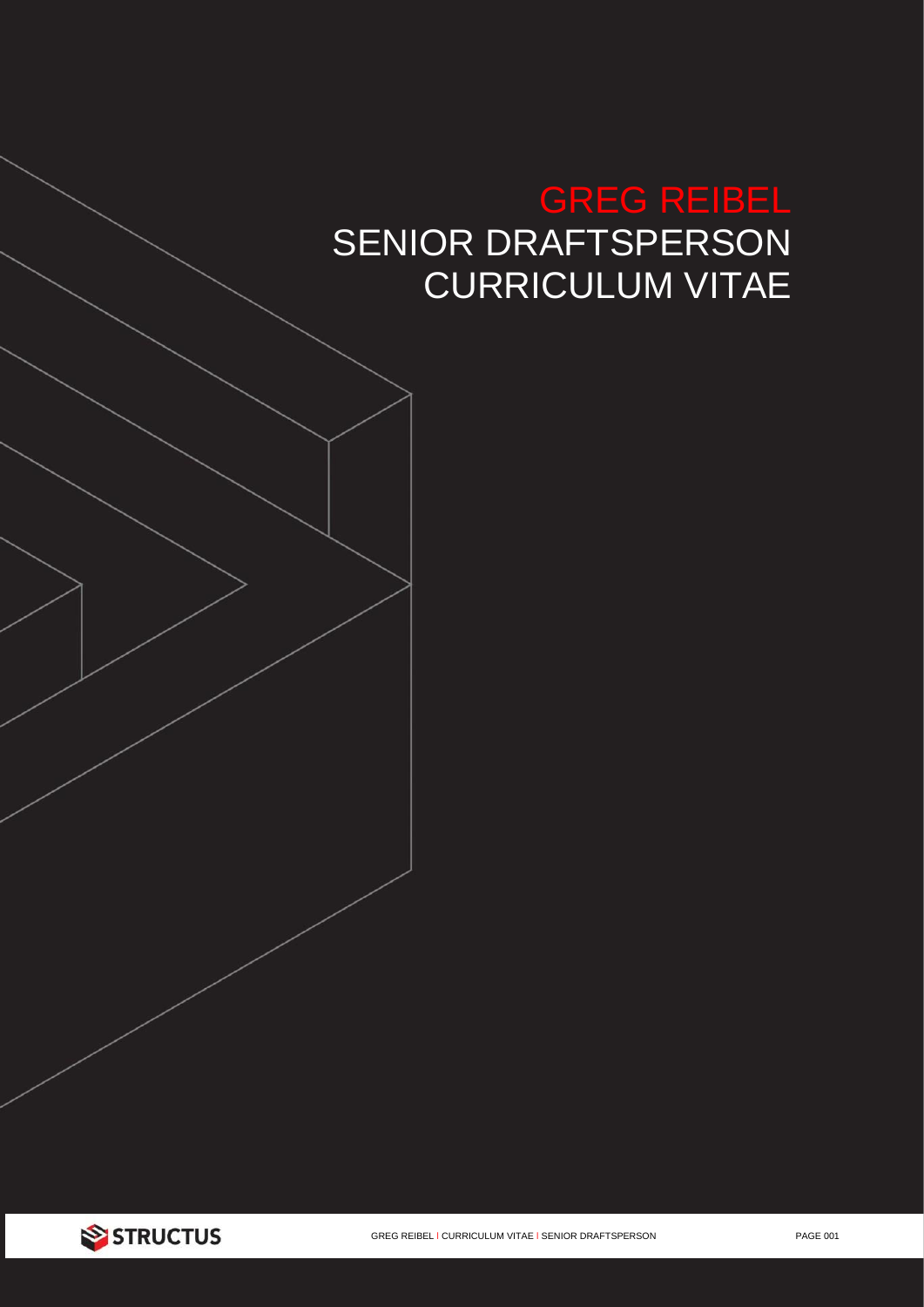# GREG REIBEL CV



#### **PROFILE**

Greg is a Senior Draftsperson with over 45 years experience in the Engineering profession in New Zealand and Australia. Over 30 years of experience working with CAD and BIM, and 15 years as a lecturer and trainer in AutoCAD and Revit throughout Australasia and the Pacific.

He has been involved in a wide variety of projects including schools, universities, apartments, hotels, casino buildings, entertainment complexes, airport buildings, supermarkets and multiple industrial buildings and has amassed a vast knowledge base.

#### **QUALIFICATIONS**

Structural Engineering Certificate, Sydney Technical College (Now TAFE), 1976

## **CAREER HISTORY**

2021 – Present, Senior Draftsperson – Structus Consulting Limited

2020 – 2021, Senior Structural Technician, Kirk Roberts Consulting Ltd, Auckland

2012 – 2020, BIM Manager / Senior Draftsperson, Structure Design Ltd, Auckland

2011 – 2012, 3D Modelling Manager / Senior Draftsperson (Contract), Northrop Consulting Engineers, Newcastle, Australia

2002 – 2010, BIM/CAD Specialist / Trainer, CADPRO Systems Ltd, Autodesk Reseller, Auckland

1992 – 2001, Senior Draftsperson / Drafting Manager, Holmes Consulting Group, Auckland

1996 – 1999, Part time CAD Lecturer, UNITEC, School of Construction, Auckland

1989 – 1992, Contract Draftsperson, selfemployed, Auckland

1982 – 1989, Senior Structural Draftsperson, Jenkins and Roberts Ltd, Tauranga

1980 – 1982, Senior Structural Draftsperson, Gillman Partners (now AECOM), Hamilton

1977-1980, Structural Draftsperson, Taylor Thomson Whitting (now TTW), Sydney, Australia

1972-1977, Apprentice Draftsperson, Macdonald Wagner & Priddle (now Aurecon), Sydney, Australia

#### **MANAGEMENT SKILLS**

- Leadership and guidance of drafting design teams and projects
- Strong communication and teaching skills

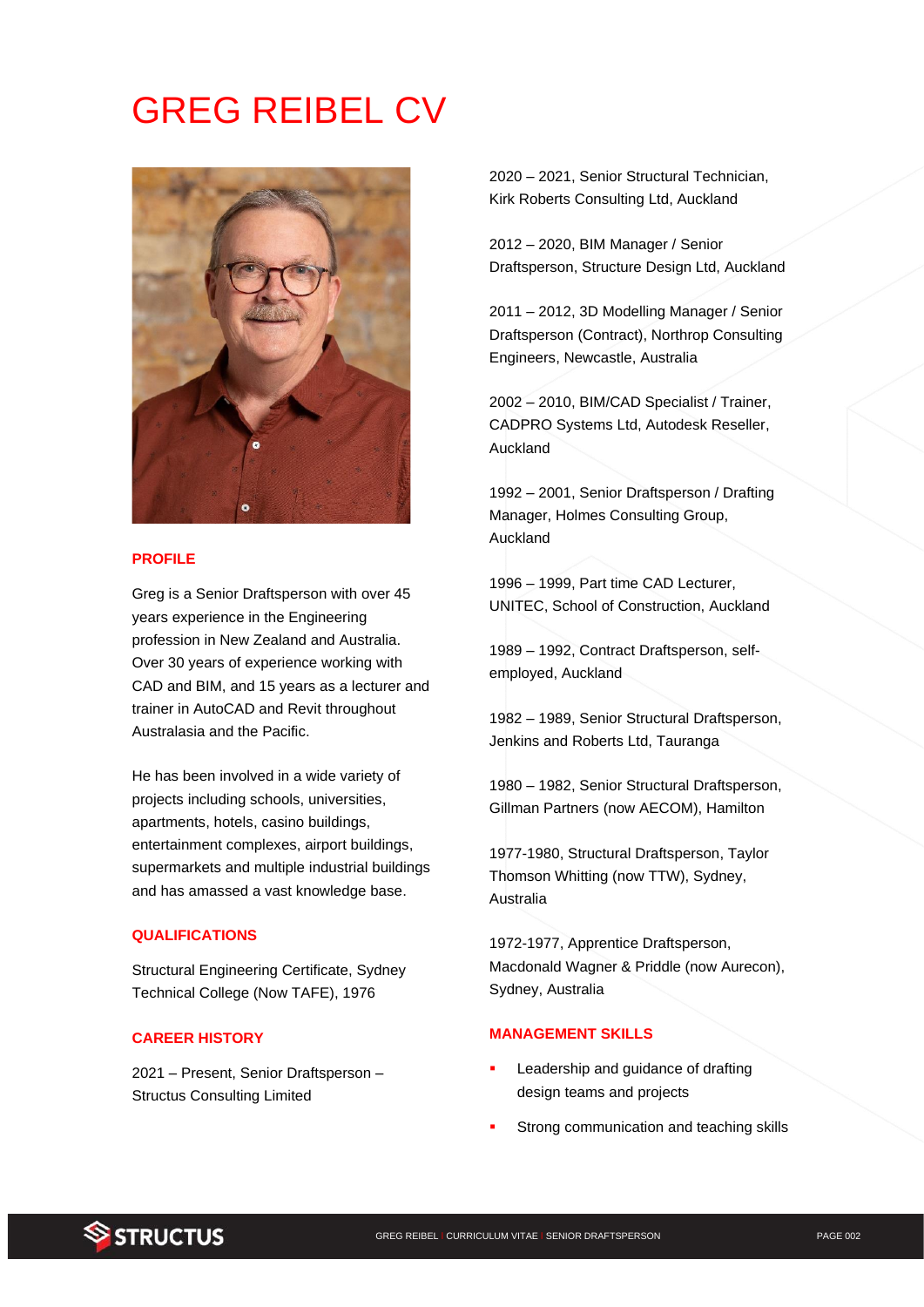#### **TECHNICAL SKILLS**

- Proficient in the use of both Revit and AutoCAD (2D and 3D) for modelling and documentation purposes
- Skilled in the use of SketchUp 3D and Autodesk Navisworks
- Skilled in the use of Microsoft Office software and Google productivity tools
- 35 years' experience with Windows operating software and 5 years Chrome utilising Google chrome operating software

### **SELECTED PROJECT EXPERIENCE**

#### **COMMERCIAL PROJECTS**

## **Hyatt Centric Hotel, Queenstown, 2020- 2021**

Design of new 7 storey hotel building consisting of Basement and 2 no. Podium levels of precast and insitu concrete design on bored concrete piles, 4 Levels of accommodation modules with manufactured steel frame

# **New World Supermarket Extension Green Bay, Auckland, 2021**

Extension to existing supermarket consisting of steel portal framed structure on insitu concrete foundations

## **New Mercedes Benz Showroom and Workshop Building, Takapuna, 2017-2019**

Developed Design Stage of proposed workshop and showroom consisting of steel framed structure on driven steel piles and concrete foundations

**IBIS Hotel Extension, Auckland Airport, 2014-2015**

6 Storey reinforced concrete and steel framed structure on concrete and steel piles

**Copthorne Harbour City Refurbishment (Mi Social Hotel), Auckland Waterfront, 2015- 2017**

Seismic upgrade and new podium level of steel framed canopy and dining extension to the existing 13 no. storey reinforced concrete building

#### **RESIDENTIAL PROJECTS**

**14-18 Roosevelt Ave, Oranga, Auckland, 2018-2020**

3 storey precast concrete panel apartment building on concrete foundations for Kainga Ora

## **2 Churton St Apartments, Parnell, Auckland, 2018-2020**

7 storey steel framed apartment building on concrete foundations and piles

# **Mount Royale Apartments, Mount Maunganui, 1985-1987**

6 storey reinforced concrete apartment building on raft foundation

## **Westwater Apartments, Herne Bay, Auckland, 1987-1989**

16 storey reinforced concrete and steel framed apartment building on steel and concrete piles

## **Shangri La Apartments, Herne Bay, Auckland, 1987-1989**

16 storey reinforced concrete and apartment building on steel and concrete piles

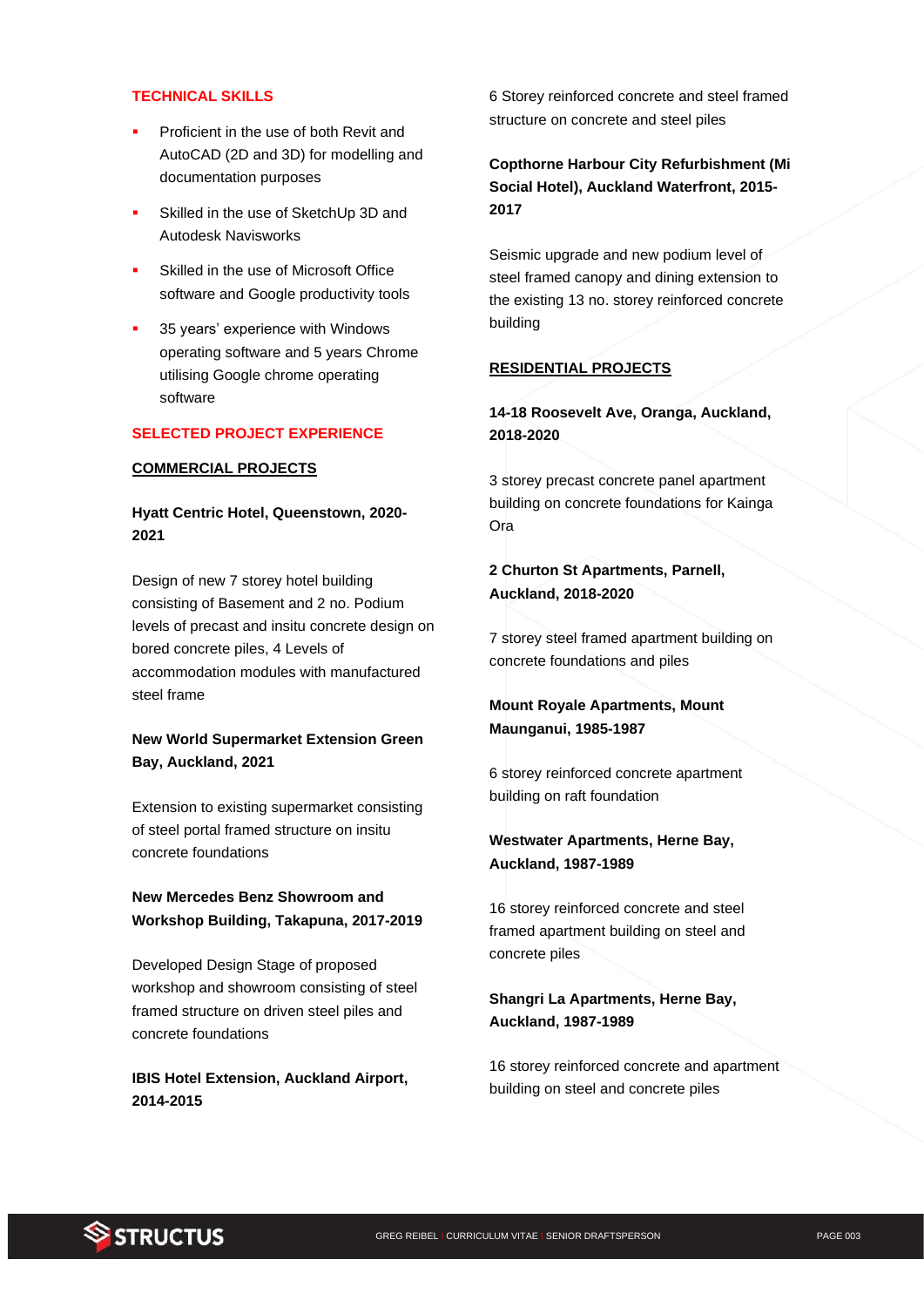**Hyatt Residences Apartments, Auckland, 1999-2001**

12 storey reinforced concrete structure adjoining existing hotel building

#### **AGED CARE PROJECTS**

**Selwyn Village SV8, Point Chevalier, Auckland, 2014-2015**

3 storey steel framed and precast concrete clad accommodation building on concrete foundations and bored piles

### **Metlifecare Stage 4, Takapuna, Auckland, 2015-2016**

5 storey steel framed and precast panel concrete clad accommodation building on concrete foundations and bored piles

#### **EDUCATION PROJECTS**

# **St Ignatius Secondary School, Drury, 2021–present, \$25 million (Stage 1)**

A new secondary school with works over 3 Stages. The masterplan for the site includes Residential, Secondary School, Primary and Early Child care facilities. Structus has been engaged for Stage 1-3 structural engineering concept and preliminary design for the Secondary School, and full design and construction monitoring services on Stage 1 which comprises a 3 storey Teaching & Learning and Administration Block, Chapel, Auditorium, Hall, Café, Changing rooms, Library and Entry.

# **Park Estate New Build School, Hingaia, Auckland, 2020**

New single storey steel framed structures on concrete foundations

# **Building 405 (New Engineering Building), Auckland University, 2015-2019**

11 storey steel framed structure, seismically braced on bored concrete piles

# **Waiparuru Hall, New Student Accommodation, Auckland University, 2018-2020**

2 no. towers, 12 storeys each on common 3 storey podium, all concrete framed on bored concrete piles, with precast panel wall cladding

#### **MUSEUM PROJECTS**

# **Te Papa, National Museum of New Zealand, Wellington, 1992-1997**

Concrete framed structure sitting on lead and rubber seismic bearings, on insitu concrete foundations. This site is on compacted reclaimed land

## **Auckland War Memorial Museum Project 2000 Upgrade, 1994-1999**

Seismic strengthening of existing concrete and masonry main building

#### **ENTERTAINMENT PROJECTS**

## **Riverside Casino Complex, Hamilton, 1998-2000**

Brand new casino, entertainment and accommodation building with underground parking. Steel framed and on bored piles

# **Force Entertainment Complex, Queen St, Auckland, 1997-2000**

New 6 storey complex steel and concrete framed, adjoining existing 6 storey retail complex consisting of 6 no. cinemas plus

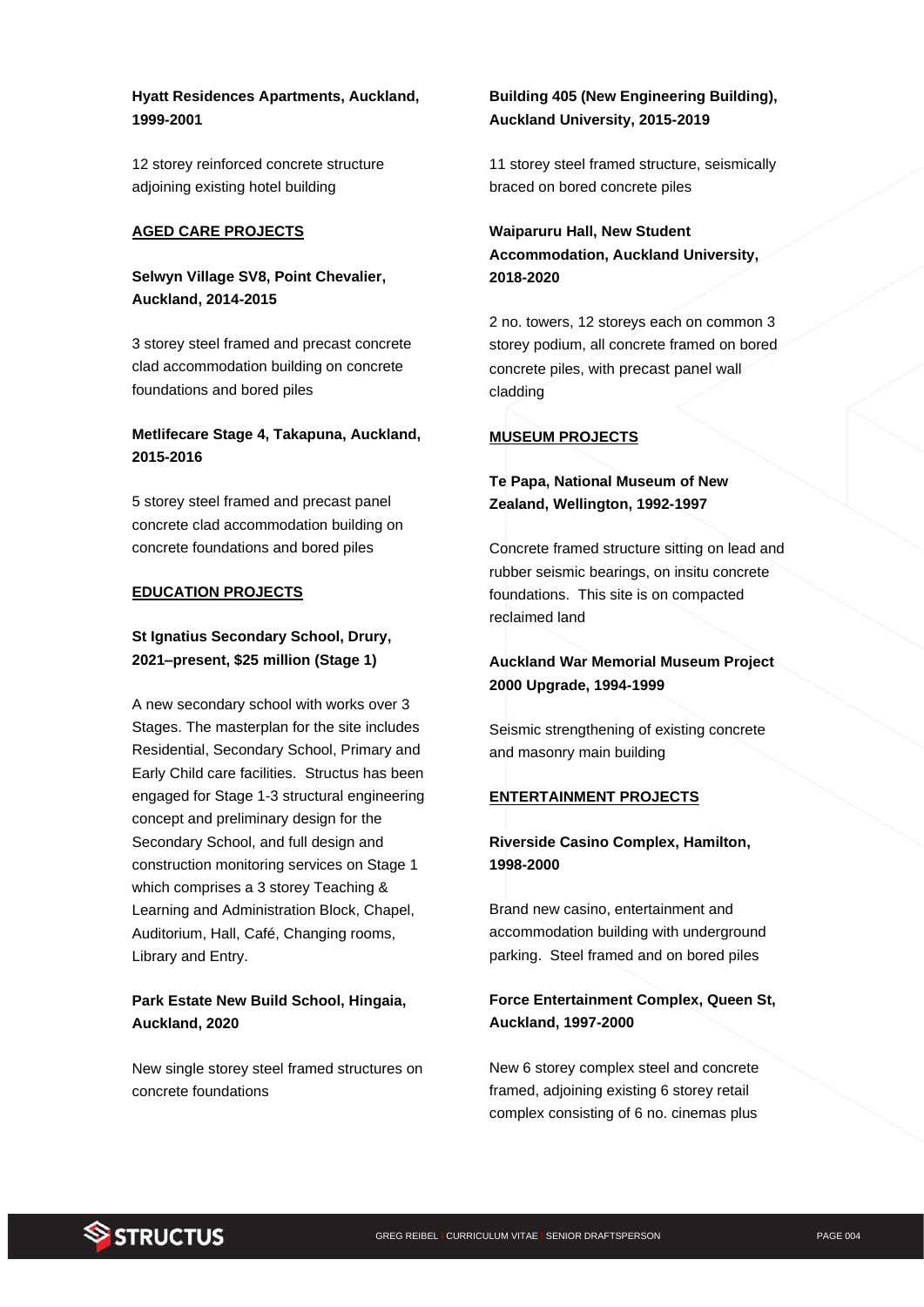IMAX cinema, ground level food hall and tenpin bowling centre

#### **AVIATION PROJECTS**

#### **Auckland Airport International Airport Expansion Project, 1995-1999**

Steel framed structures, land side and airside, doubling capacity for international passengers and planes. New concourse areas, arrivals and departures areas, baggage handling and customs areas, and airbridge and waiting lounge areas

#### **SELECTED OVERSEAS PROJECT EXPERIENCE**

#### **AIRPORT PROJECTS**

# **New Aircraft Maintenance Hanger, Changi Airport, Singapore, 1995-1996**

Steel framed / trussed structure to hold 2 Boeing 747's or 3 smaller sized jets. Roof structure assembled at Ground Level and then jacked into final position

#### **SPORTS FACILTY PROJECTS**

# **Taurama Aquatic Centre and Indoor Sports Complex, Port Moresby, Papa New Guinea, 2012-2015**

Designed for the 2015 Pacific Games. Consisting of an Olympic Pool and training pool with outdoor seating, grandstand. An indoor arena (6 basketball courts), and a changing room / gym building with administration facilities. Predominantly steel frame with insitu concrete floors and foundations

**Sir John Guise Stadium Redevelopment, Port Moresby, Papa New Guinea, 2012- 2015**

Redeveloped for the 2015 Pacific Games. Consisting of upgrading and extending the old Grandstand plus new uncovered bleachers steel framed with precast concrete seating. New steel framed electronic scoreboard and screen structure